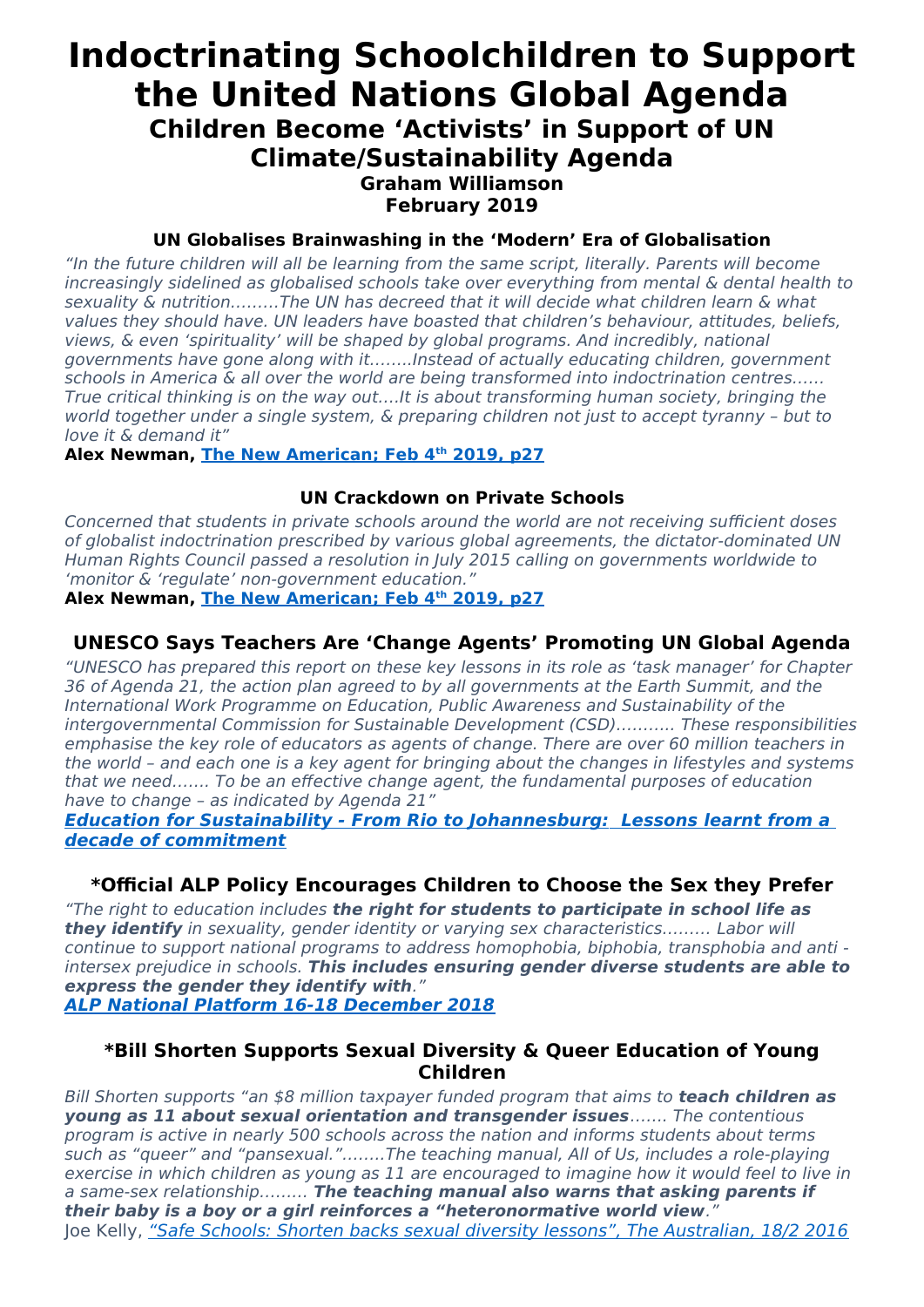# **\*Official ALP Policy Promises Subservience to Imported Agendas, NOT the Australian People**

" Labor will measure our efforts and **be accountable against internationally agreed aid and development assistance targets** and be able to report on how all of Australia's work contributes to achievement of the SDGs, both through our international and domestic programs**……..Labor will support the Yogyakarta Principles…… in Relation to sexual orientation, gender identity, gender expression and sex characteristics" [ALP National Platform 16-18 December 2018](https://assets.documentcloud.org/documents/5025178/National-Platform-Final-Draft.pdf)**

**\*My attempts to obtain an explanation from the ALP for these policies have so far been unsuccessful.**

# **EXECUTIVE SUMMARY**

# **Australian Educational Standards Declining as the Curriculum Becomes Increasingly Politicised & Sexualised**

According to reports, Australia is now at the bottom of the list of wealthy countries when it comes to global educational standards. Evidence of political indoctrination of school students, or exploitation of children for political purposes, is extensive in Australia.

# **Global UN Values & 'Dumbing Down' of Students Replace Australian Values in Schools**

Through the UN Agenda 21 agreement agreed to by the Keating government in 1993, and consolidated by the Howard, Rudd, and Gillard governments, Australian politicians have long been dedicated to destroying traditional Australian values and replacing them with imported 'global' values approved by the UN. Education, and our children, have been at the forefront of this anti-Australian campaign. Fear has always been a consistent tool used by the UN to achieve their goals as far as indoctrinating our children is concerned.

### **Australian Government Embeds Anti-Australian, Anti-Nationalist Curricular Values Under the Guise of the UNs Global Citizenship Education**

Continuing this campaign of enabling UN interference in Australia, in 2015 former Foreign Minister Julie Bishop signed Australia up for the 2030 Agenda and the Sustainable Development Goals. While successive governments told Australians these UN agreements were 'non-binding', and therefore were of no consequence, this was untrue as governments around the world were required to legislate to enforce these 'non-binding' dictates of the UN. Sustainable Development Goal 4.7, signed by Julie Bishop, required that all Australian schoolchildren be educated as global citizens, not Australian citizens. Global citizens however, are a nonentity, with no one empowered to grant global citizenship. Global Citizenship Education (GCE) is essentially anti-nationalist education, it is the teaching of antinationalist, anti-democratic values. Yet it is endorsed by both major political parties.

# **Australian Government Promotes Teachers Changing from Educators to 'Change Agents'**

The 2030 Agenda agreed to by former Foreign Minister Bishop, required that Teachers become 'change agents', not educators. Additionally, all Australian children are required to be educated as activists promoting the UNs global sustainability agenda.

#### **UNESCO Reinforces Change From Education to UN Driven Globalist Indoctrination**

UNESCO, in their support for Agenda 21 and the 2030 Agenda, and their support for the use of teachers as change agents, has long been at the forefront of the global campaign to indoctrinate children with UN globalist values. Part of this globalist campaign involved restructuring the curriculum to 'dumb-down' the children so they would be more amenable. Unlike Australia, the US, under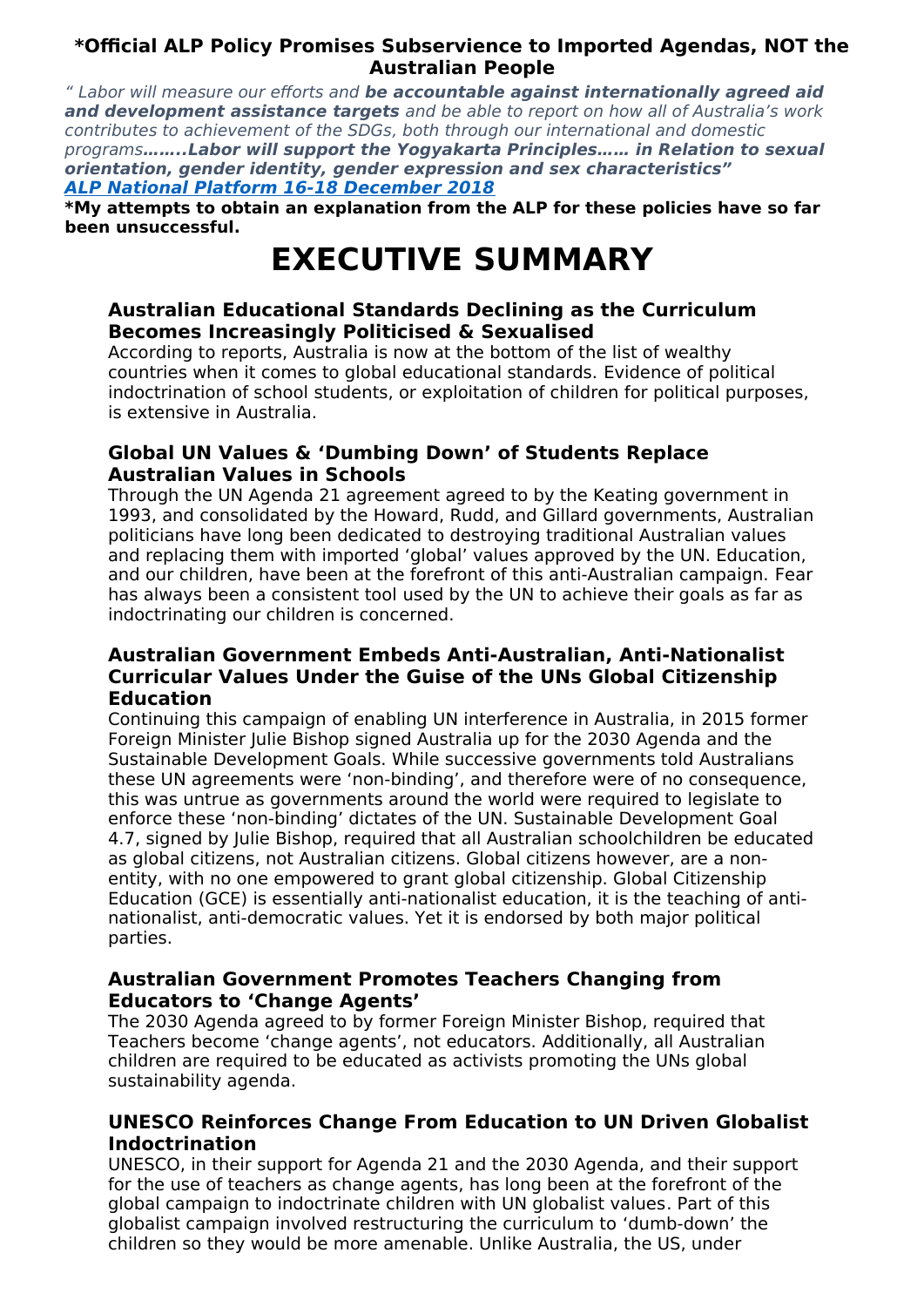president Donald Trump, has withdrawn from UNESCO.

**United We Stand, Divided We Fall**

**Although most rational people and team players realise "unity is strength", the entire philosophy of the United Nations is to divide, and celebrate 'diversity'**. Diversity, separatism, and fragmentation are of course the pathway to chaos. The entire UN philosophy though, is [based upon](http://www.thenewamerican.com/files/TNA3503.pdf)  [discrimination, segregation, and dividing society into stereotyped groups, or](http://www.thenewamerican.com/files/TNA3503.pdf)  [minority groups, on the basis of ethnicity, culture, sexuality, religion etc.](http://www.thenewamerican.com/files/TNA3503.pdf)

This type of belief system is being used to destroy unity in society, in education and amongst our children, and even in the armed forces.

**Although "unity is strength", our politicians are doing their best to help the UN destroy that strength and cohesion, destroy the team, and destroy the team spirit. In Australia social cohesion is breaking down as minority groups are encouraged to enforce their 'rights' & conflict with the wider community.**

#### **Introduction**

Officially, as a result of continuing government policies [Australia is progressively moving down](http://www.prosperity.com/globe/australia)  [the prosperity rankings each year.](http://www.prosperity.com/globe/australia) Indeed, this is acknowledged by the [Thriving Communities](https://www.thriving.org.au/about-tcp)  web site. And we have also seen that Australia is sliding down the global freedom rankings as successive governments increasingly remove or restrict freedoms in Australia. This point has [been reinforced by Foreign Minister Bishop in a recent speech](https://foreignminister.gov.au/speeches/Pages/2018/jb_sp_180411.aspx) where she drew attention to the decline in global freedom over the past decade of globalisation. Australia of course, is also part of this trend of declining freedoms, as successive Australian governments continue working against the national interest, steadily removing or restricting freedoms we once took for granted  $(1, 2, 3, 4, 5, 6)$  $(1, 2, 3, 4, 5, 6)$  $(1, 2, 3, 4, 5, 6)$  $(1, 2, 3, 4, 5, 6)$  $(1, 2, 3, 4, 5, 6)$  $(1, 2, 3, 4, 5, 6)$ , all in pursuit of the UNs global agenda. But the same is true when it comes to educational standards. According to a report by [Pallavi Singhal,](https://www.smh.com.au/education/un-agency-ranks-australia-39-out-of-41-countries-for-quality-education-20170615-gwrt9u.html) Australia is now at the bottom of the list of wealthy countries when it comes to global educational standards.

Evidence of political indoctrination of school students, or exploitation of children for political purposes, is extensive in Australia  $(7, 8, 9, 10, 11, 12)$  $(7, 8, 9, 10, 11, 12)$  $(7, 8, 9, 10, 11, 12)$  $(7, 8, 9, 10, 11, 12)$  $(7, 8, 9, 10, 11, 12)$  $(7, 8, 9, 10, 11, 12)$ . [According to Morrow:](https://www.google.com.au/url?sa=t&rct=j&q=&esrc=s&source=web&cd=1&cad=rja&uact=8&ved=2ahUKEwjd0-nEncbcAhUETrwKHRTnBLYQFjAAegQIABAB&url=https%3A%2F%2Fwww.dailytelegraph.com.au%2Fnews%2Fopinion%2Foverhaul-of-faddish-politicised-nsw-curriculum-long-overdue%2Fnews-story%2Fa85e7740b281242d4bb191d2e1cb2893&usg=AOvVaw0jOVjEbsuNH1aepVrsSiY5)

"in too many schools and too many classrooms in this state (NSW), faddish and politicised nonsense is being passed off for education."

Similarly, [according to Berg,](http://www.abc.net.au/news/2014-01-14/berg-the-farce-of-an-ideologically-neutral-curriculum/5198884) "The curriculum is explicit, open, and unabashed about its ideological content":

"the supporters of the national curriculum can no longer pretend that imposing a uniform curriculum on every single student in the country isn't an ideological undertaking……..The curriculum nominates three great themes (that is, three '[cross-curriculum priorities'\)](https://www.australiancurriculum.edu.au/f-10-curriculum/languages/cross-curriculum-priorities) which are to dominate and define Australian education for the next few decades: Aboriginal and Torres Strait Islander histories and cultures, Asia and Australia's engagement with Asia, and Sustainability."

**According to experts, for more than 2 decades the aim of education has NOT simply been to educate, but rather, the intent has been to indoctrinate and produce agents of change to disseminate the UNs global agenda. Australian politicians, at the highest level, having been sabotaging Australian interests in an obsessive campaign to globalise climate, globalise education, and globalise our laws and 'rights', by surrendering to the dictates of the UN and encouraging undemocratic foreign interference in Australia, And they have been doing so for more than 3 decades, without giving the people a democratic vote.** 

#### **The Earth Summit of 1992**

The [current redesign of the school curriculum,](https://ministers.education.gov.au/pyne/better-national-curriculum-all-australian-students) especially in regard to "cross curriculum [priorities](http://www.acara.edu.au/verve/_resources/Information_Sheet_Cross-curriculum_priorities.pdf)" such as sustainability, has been thoroughly [embedded across all subjects.](http://www.acara.edu.au/verve/_resources/Information_Sheet_Cross-curriculum_priorities.pdf) This was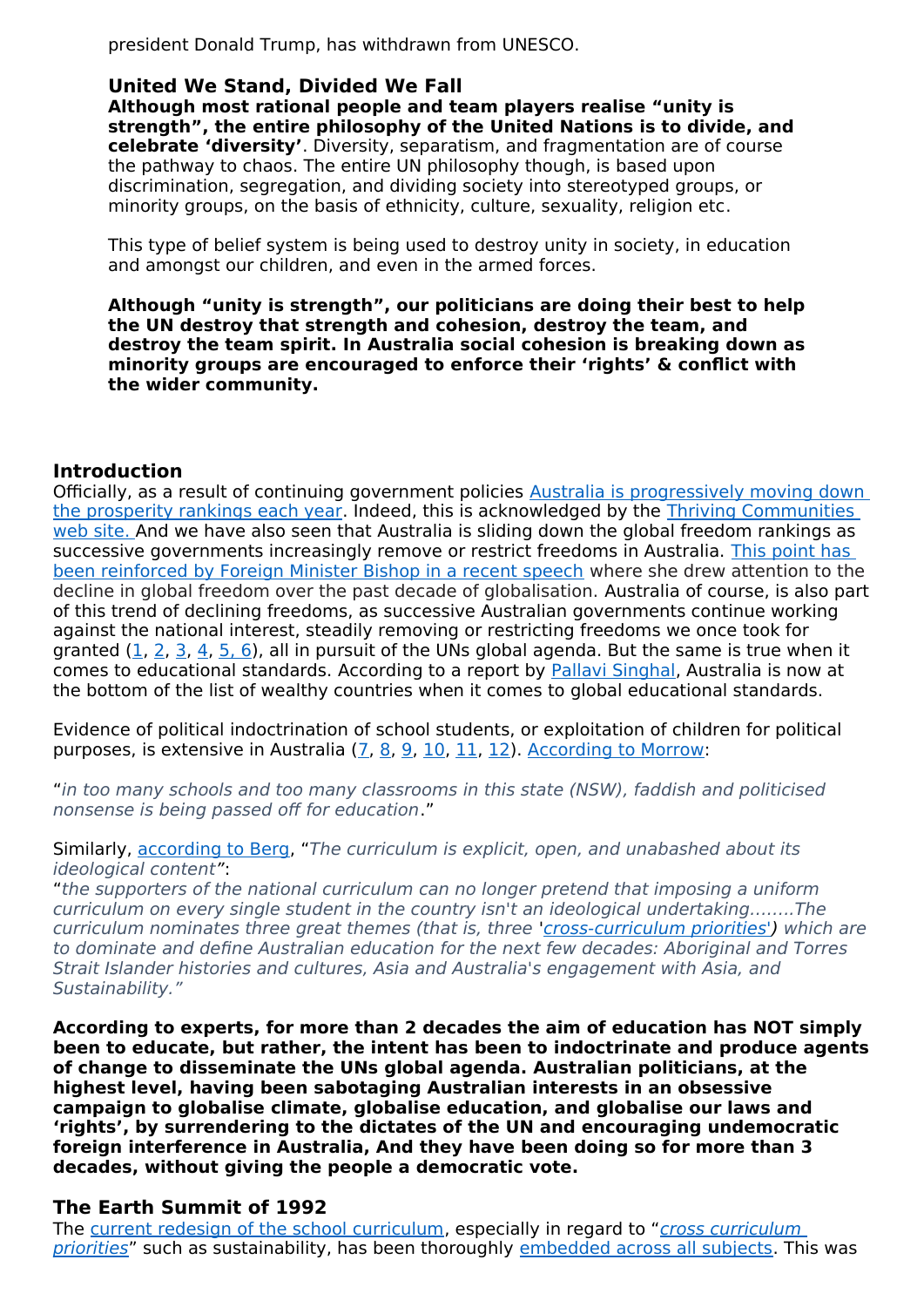a result of the UN's [Agenda 21 program,](https://sustainabledevelopment.un.org/outcomedocuments/agenda21) agreed to at the [Earth Summit,](http://www.un.org/geninfo/bp/enviro.html) and later the [Melbourne Declaration](http://www.curriculum.edu.au/verve/_resources/National_Declaration_on_the_Educational_Goals_for_Young_Australians.pdf) which specifically stated that "**[a focus on environmental](http://www.curriculum.edu.au/verve/_resources/National_Declaration_on_the_Educational_Goals_for_Young_Australians.pdf)   [sustainability will be integrated across the curriculum](http://www.curriculum.edu.au/verve/_resources/National_Declaration_on_the_Educational_Goals_for_Young_Australians.pdf)**."

In 1992, Ros Kelly, Environment Minister in the Keating government, introduced Agenda 21 to parliament and committed Australia to the [UN Agenda 21 program,](http://www.galileomovement.com.au/docs/gw/Agenda21inAustralia_2.pdf) also commonly referred to as 'ecologically sustainable development' (ESD). Under [Section 36 of Agenda 21,](https://sustainabledevelopment.un.org/content/documents/Agenda21.pdf) signatory countries were required by the UN to "integrate environment and development as a crosscutting issue into education at all level" and a "A thorough review of curricula should be undertaken to ensure a multidisciplinary approach." In NSW, [Education Minister John Aquilina](https://en.wikipedia.org/wiki/John_Aquilina) indoctrinated schoolchildren with the UN Agenda 21 plan with the [NSW Environmental](http://web.archive.org/web/20060822103023/https:/www.det.nsw.edu.au/policies/curriculum/schools/envir_educ/pd02_49_Environmental_policy.pdf)  [Education Policy for Schools](http://web.archive.org/web/20060822103023/https:/www.det.nsw.edu.au/policies/curriculum/schools/envir_educ/pd02_49_Environmental_policy.pdf)

# **Terrifying the Children – Using fear to further the UN global agenda**

In order to obtain compliance and bring children into line with the UN agenda the use of fear was promoted as typically seen in the UN publication, "**[Rescue Mission: Planet Earth – A](https://federalexpression.wordpress.com/2012/09/05/rescue-mission-planet-earth-a-childrens-edition-of-agenda-21/)   [Children's Edition of Agenda 21](https://federalexpression.wordpress.com/2012/09/05/rescue-mission-planet-earth-a-childrens-edition-of-agenda-21/)**", the book [being described as](https://federalexpression.wordpress.com/2012/09/05/rescue-mission-planet-earth-a-childrens-edition-of-agenda-21/) "an indoctrination manual design to spread fear, exaggerate concerns, and rob the innocence of our children."

One of the mechanisms used by the Australian government to enforce the dictates of Agenda 21 and the UN sustainability program within Australia was the [National Strategy for](http://www.environment.gov.au/about-us/esd/publications/national-esd-strategy)  [Ecologically Sustainable Development](http://www.environment.gov.au/about-us/esd/publications/national-esd-strategy) (NSESD), introduced in December 1992. Under [Chapter](http://www.environment.gov.au/node/13016)  [26 of the NSESD,](http://www.environment.gov.au/node/13016) the Australian government pledged to restructure the school curricula to support the UN sustainability agenda.

# **Embedding in the Curriculum**

In 1997, the UN released its [Teaching and Learning for a Sustainable Future program,](http://www.unesco.org/education/tlsf/) to further instruct countries on the best way of embedding the UN sustainability programme into the educational curricula. This UN programme again emphasised that sustainability must be thoroughly embedded into the curricula across 12 different subjects in a broad multidisciplinary approach. At the [World Summit on Sustainable Development \(WSSD\)](https://sustainabledevelopment.un.org/milesstones/wssd) in Johannesburg in 2002, [attended by then Environment Minister David Kemp](https://web.archive.org/web/20150818184237/http:/www.environment.gov.au/about-us/international/wssd) as well as numerous other Australian representatives, including 45 from local Councils, it was confirmed again that Australian schoolchildren should be educated in line with UN sustainability objectives. And During Parliament, on 23rd September 2002, Christopher Pyne, as **[Liberal](https://web.archive.org/web/20130708043354/http:/www.law.unimelb.edu.au/files/dmfile/House_of_Representatives_debate_on_the_Corporations_Amendment_23_September_20022.pdf)  [Member for Sturt, sought credit for the Howard government's Agenda 21](https://web.archive.org/web/20130708043354/http:/www.law.unimelb.edu.au/files/dmfile/House_of_Representatives_debate_on_the_Corporations_Amendment_23_September_20022.pdf)  [achievements,](https://web.archive.org/web/20130708043354/http:/www.law.unimelb.edu.au/files/dmfile/House_of_Representatives_debate_on_the_Corporations_Amendment_23_September_20022.pdf) which of course, included educating our children in line with the dictates of the UN.**

In 2005 the UN commenced its [Decade of Education for Sustainable Development](http://unesdoc.unesco.org/images/0014/001416/141629e.pdf) (DESD), which was dedicated to "Rethinking and revising education from nursery school through university to include a clear focus on the development of knowledge, skills, perspectives and values related to sustainability." [The UN adopted resolution 57/254,](http://www.un-documents.net/a57r254.htm) "Recalling [chapter 36](http://www.un-documents.net/a21-36.htm) of [Agenda 21](http://www.un-documents.net/agenda21.htm)", and "emphasizing that education is an indispensable element for achieving sustainable development." The Resolution called for global action. The UN launched a special [web site devoted to DESD,](https://web.archive.org/web/20150320125355/http:/www.desd.org/index.html) and [in 2007 issued a progress report](https://web.archive.org/web/20150320081631/http:/www.desd.org/ESD%20across%20the%20World.html) to check how effectively countries around the world were re-educating children in line with UN objectives. According to [the report issued by the Director General,](https://web.archive.org/web/20161222142212/http:/www.desd.org/Progress%20Report%20by%20DG%20on%20UN%20DESD.pdf) a clear 'action plan' was needed in order to effectively embed UN sustainability objectives throughout the curricula. In the Report, the UN also drew particular attention to what it referred to as the "**mainstreaming of cultural diversity**" under the umbrella of their ESD agenda.

Successive Commonwealth governments ensured the UN sustainability agenda was thoroughly embedded throughout the curriculum [\(13,](https://web.archive.org/web/20160825041910/http:/www.environment.gov.au/sustainability/education/publications/living-sustainably-national-action-plan) [14\)](https://www.australiancurriculum.edu.au/f-10-curriculum/languages/cross-curriculum-priorities) and Asia-Pacific ESD indicators were developed [by UNESCO,](https://web.archive.org/web/20160328050327/http:/www.desd.org/ESD%20across%20the%20World.html) working with IUCN and Macquarie University. The States also cooperated with the Commonwealth to embed the UN sustainability agenda within the curricula [\(15,](https://web.archive.org/web/20160414153220/http:/www.curriculumsupport.education.nsw.gov.au/env_ed/) [16,](http://www.environment.nsw.gov.au/sustainableschools/) [17,](http://www.environment.nsw.gov.au/sustainableschools/cross-curriculum.htm) [18,](https://7508gbs.wordpress.com/2015/05/24/sustainability-education-in-australia/) [19,](https://web.archive.org/web/20130409173745/http:/calmsleyhill.com.au/downloads/curriculum-framework.pdf) [20,](https://web.archive.org/web/20160416012807/http:/ausvels.vcaa.vic.edu.au/CrossCurriculumPriorities/Sustainability) [21\)](http://www.sustainableschools.qld.edu.au/Default.aspx?tabid=574). According to the Report by Hilary Whitehouse entitled "Integrating Sustainability in [the Australian Curriculum-Key messages for Queensland educators"](https://www.qcaa.qld.edu.au/downloads/events/pd_conf_ac_2014_s1_hilary_whitehouse.pdf), the Australian curriculum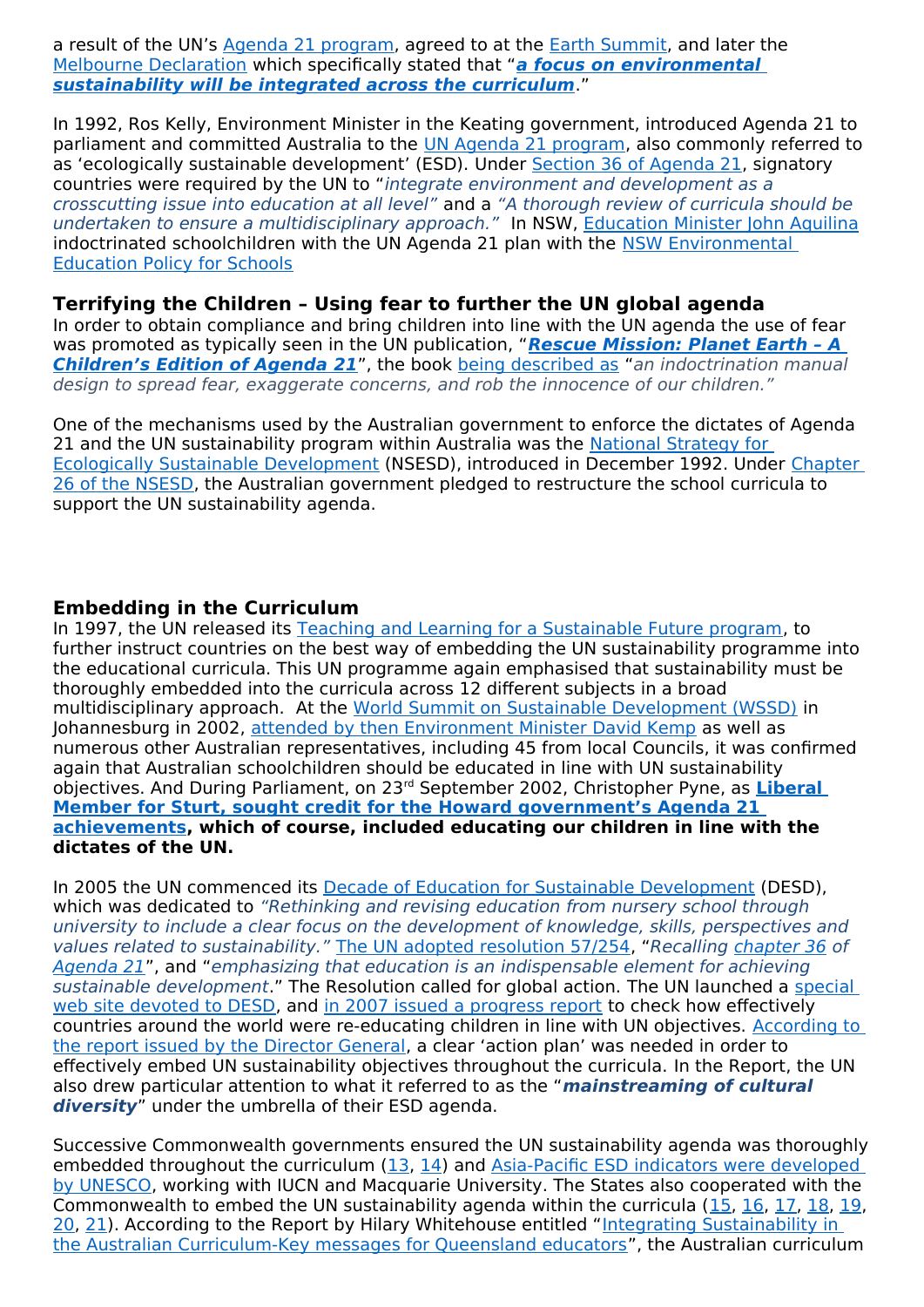was based upon the dictates of the UNs sustainability agenda. Whitehouse lists the Commonwealth's [Australian Sustainable Schools Initiative,](http://www.education4sustainability.org/2012/08/21/the-australian-sustainable-schools-initiative-aussi/) [Queensland's Environmentally](http://www.sustainableschools.qld.edu.au/Default.aspx?tabid=574)  [Sustainable Schools Initiative,](http://www.sustainableschools.qld.edu.au/Default.aspx?tabid=574) and the [Catholic church "On Holy Ground"](https://web.archive.org/web/20090718224131/http:/www.onholyground.edu.au/) initiative, as resulting from the [UN's DESD.](http://unesdoc.unesco.org/images/0014/001416/141629e.pdf) The Commonwealth described their 2<sup>nd</sup> National Action Plan for [Education for Sustainability in 2009](https://web.archive.org/web/20160328083027/http:/www.environment.gov.au/system/files/resources/13887ab8-7e03-4b3e-82bb-139b2205a0af/files/national-action-plan.pdf) as the "**government's response to the UNDESD**." This government plan sought to further embed UN driven sustainability concepts into schools and universities. Not surprisingly, after a decade of political interference in the curriculum, Australian students experienced a ['decade of going backwards](http://www.news.com.au/national/south-australia/national-curriculum-will-be-reviewed-to-improve-results-of-australian-students-after-decade-of-going-backwards/news-story/cc522ddc60e85fb5dfe168340489a5a2)'.

# **Teachers as 'Change Agents', not Educators, to Further the UN Agenda**

The term 'change agent', or 'agent of change', especially in regard to political or social change, is clearly a progressive term and therefore is politically biased to the left. There is no doubt whatsoever that President Trump is a 'change agent', however many would no doubt disagree with this description in his case and hastily assert that this is not their meaning when they suggest teachers should become 'change agents'. After all, President Trump withdrew America from UNESCO, a significant change indeed!

UNESCO has described Agenda 21 as "[A Manifesto for Education](http://portal.unesco.org/en/files/5202/10421363810lessons_learnt.doc/lessons_learnt.doc)", and according to their report, " **[Education for Sustainability - From Rio to Johannesburg: Lessons learnt](http://portal.unesco.org/en/files/5202/10421363810lessons_learnt.doc/lessons_learnt.doc)  [from a decade of commitment"](http://portal.unesco.org/en/files/5202/10421363810lessons_learnt.doc/lessons_learnt.doc), teachers primary role is as "agents of change":**

"……These responsibilities emphasise the key role of educators as agents of change. There are over 60 million teachers in the world – and each one is a key agent for bringing about the changes in lifestyles and systems that we need……. To be an effective change agent, the fundamental purposes of education have to change – as indicated by Agenda 21"

So under Agenda 21, which the Liberal Party has long endorsed (Turnbull government voted [NOT to oppose continued implementation\)](https://www.un.org/Docs/journal/asp/ws.asp?m=A/71/463/Add.1), teachers are employed as "change agents" on behalf of the UN. [According to UNESCO,](https://web.archive.org/web/20161105162923/http:/www.unesco.org/new/en/education/themes/leading-the-international-agenda/education-for-sustainable-development/partners/educators/) the use of teachers as change agents rather than educators, is vital to the success of their global sustainability agenda:

"Educators in formal and non-formal education are vital to the implementation of the DESD and its success. The world today has more than 72 million teachers and countless numbers of non-formal educators. They are essential agents of change, working at the 'local' level but called upon to deal with 'global' issues. Teachers in primary and secondary schools around the world as well as in institutions of higher education have a significant role in creating more sustainable societies……Teacher education institutions and teacher educators are key change agents in reorienting education to address sustainability."

#### **Children Used as Change Agents to Further the UN Agenda**

The UNs [2030 Agenda and the Sustainable Development Goals,](https://sustainabledevelopment.un.org/post2015/transformingourworld) signed by [former Foreign](https://foreignminister.gov.au/releases/Pages/2015/jb_mr_150925b.aspx?w=tb1CaGpkPX%2FlS0K%2Bg9ZKEg%3D%3D)  [Minister Julie Bishop](https://foreignminister.gov.au/releases/Pages/2015/jb_mr_150925b.aspx?w=tb1CaGpkPX%2FlS0K%2Bg9ZKEg%3D%3D) in 2015, explicitly emphasises the role of children as change agents dedicated to the UNs global agenda:

"What we are announcing today – an Agenda for global action for the next fifteen years – is a charter for people and planet in the twenty-first century. Children and young women and men are critical agents of change and will find in the new Goals a platform to channel their infinite capacities for activism into the creation of a better world."

#### [Joachim von Braun suggests,](https://www.springer.com/cda/content/document/cda_downloaddocument/9783319471297-c2.pdf?SGWID=0-0-45-1597377-p180292739) when it comes to the UNs sustainability agenda, the role of children in society may need to change:

"Various education and science initiatives around the world have already integrated children's roles as agents of change………..Throughout history the perception and role of children have been subject to change. It may, again, be time to redefine childhood and the role of children both in today's society and for future generations."

According to [the study by Stuhmcke,](http://eprints.qut.edu.au/61005/1/Sharon_Stuhmcke_Thesis.pdf) even kindergarten children could be utilised as agents of change in pursuit of the UNs sustainability agenda:

"In this study it was found that using a transformative Project Approach encouraged children to be agents of change for sustainability. This study challenged traditional views of children and supported notions of children as competent, capable and able to enact change."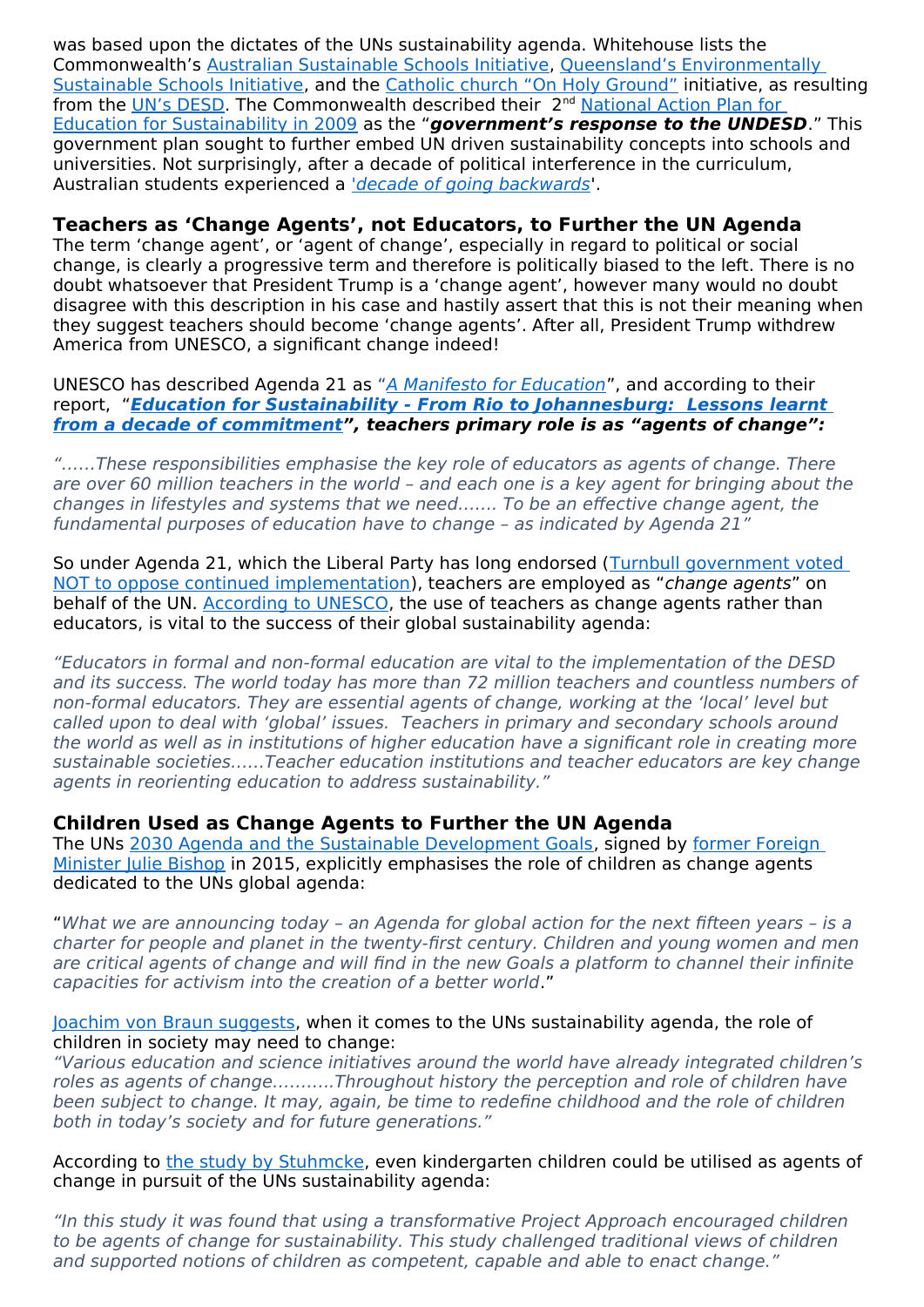# **Global Citizenship Education - Allegiance to the UN, not Australia**

One of the fundamental difficulties for the UN in promoting their sustainability agenda and consolidating their global power was to destroy the concept of national sovereignty and allegiance to nation states and replace it with a global mind set where the UN becomes the centrepiece. To do this they promoted global concepts such as globalism and global citizenship education. This is fundamental change represents [a shift to a 'radical' 21st century curriculum :](https://www.theaustralian.com.au/national-affairs/education/students-set-for-shift-to-radical-21st-century-curriculum/news-story/154ab425050615a4ed240687ed53fad5?utm_source=The%20Australian&utm_medium=email&utm_campaign=editorial&utm_content=TodaySHeadlines&nk=cbae6b86ec464f954768baafa3e9b3c8-1537075956)

"Australian Catholic University research fellow Kevin Donnelly, a former secondary school principal who conducted the government's 2014 review of the curriculum, said the push to elevate the role of skills and capabilities in education was a worldwide trend, driven by "globalist groupthink" ……."Such competencies represent a content-free approach to the curriculum that is guaranteed to further lower standards and ensure that Australian students continue to underperform and leave schools morally and culturally bereft," Dr Donnelly said."

#### [According to the ESD Toolkit,](http://www.esdtoolkit.org/esd_toolkit_v2.pdf) "**World Citizenship" represents the necessary "Global Ethic for Sustainable Development":**

"The greatest challenge facing the world community as it mobilizes to implement Agenda 21 is to

release the enormous financial, technical, human and moral resources required for sustainable development. These resources will be freed up only as the peoples of the world develop a profound sense

of responsibility for the fate of the planet and for the well-being of the entire human family. "**This sense of responsibility can only emerge from the acceptance of the oneness of humanity and**

**will only be sustainable by a unifying vision of a peaceful, prosperous world society. Without such a global**

**ethic, people will be unable to become active, constructive participants in the world-wide process of**

**sustainable development……World Citizenship... encompasses the constellation of principles, values, attitudes and behaviour that the people of the world must embrace if sustainable development is to be realized."**

As noted by Susan Bliss, Director of Global education in NSW, in "Growing Global education [and Globalisation in Australia](http://web.archive.org/web/20140222144423/http:/www.ptc.nsw.edu.au/SiteMedia/w3svc361/Uploads/Documents/26.%20GE%20AND%20GLOBALISATION%20IN%20AUSTRALIA.pdf)", undemocratic anti-nationalism themes such as global citizenship, ecocentrism, and the Gaia philosophy, are all part of the global indoctrination to which our children are subjected. In the 2006 Commonwealth report, "*Whole-School*  [Approaches to Sustainability: A review of Models for professional development in pre-service](http://aries.mq.edu.au/projects/preservice/files/TeacherEduDec06.pdf)  [teacher education](http://aries.mq.edu.au/projects/preservice/files/TeacherEduDec06.pdf)," education authorities considered a strategy for "Embedding Education for Global Citizenship and Sustainable Development in Initial Teacher Education and Training (EGCSD).

#### The thrust of the changes are made clear by UNESCO in "**[Rethinking Schooling FOR THE](https://www.researchgate.net/publication/321267766_Rethinking_Schooling_for_the_21st_Century_The_State_of_Education_for_Peace_Sustainable_Development_and_Global_Citizenship_in_Asia)  21ST  [CENTURY"](https://www.researchgate.net/publication/321267766_Rethinking_Schooling_for_the_21st_Century_The_State_of_Education_for_Peace_Sustainable_Development_and_Global_Citizenship_in_Asia):**

"While 'sustainable development' and 'global citizenship' are often presented as add-ons designed to gear up schooling for the  $21^{st}$  century, they in fact challenge us fundamentally to rethink and redefine the purpose of education. These notions, if taken seriously, require us to make a radical departure from how education is conceptualised and organised today……..Most espouse the overwhelming or absolute priority of national interests and identities over transnational understandings. Many in turn define the nation  $-$  explicitly or implicitly  $-$  in terms of rigid ethno-cultural categories, with implications for the status of minorities and migrants, and for the accommodation of diversity. ……Given the still raw legacy of colonialism, imperialism and violent conflict across Asia, the prevalence of this nationalist orientation should come as no surprise, but it constitutes a considerable barrier to the realisation of SDG 4.7…….. The dominance of the national lens affords little scope for students to gain a sensitive and nuanced appreciation of the tensions — often relating to environmental or economic factors — that underlie conflict within and between nations…….. In UNESCO parlance, SDG 4.7 should be seen not just as one of a menu of educational 'goals', but as the central goal around which all others revolve....... ...They proposed ideas of 'world citizenship' which prefigure the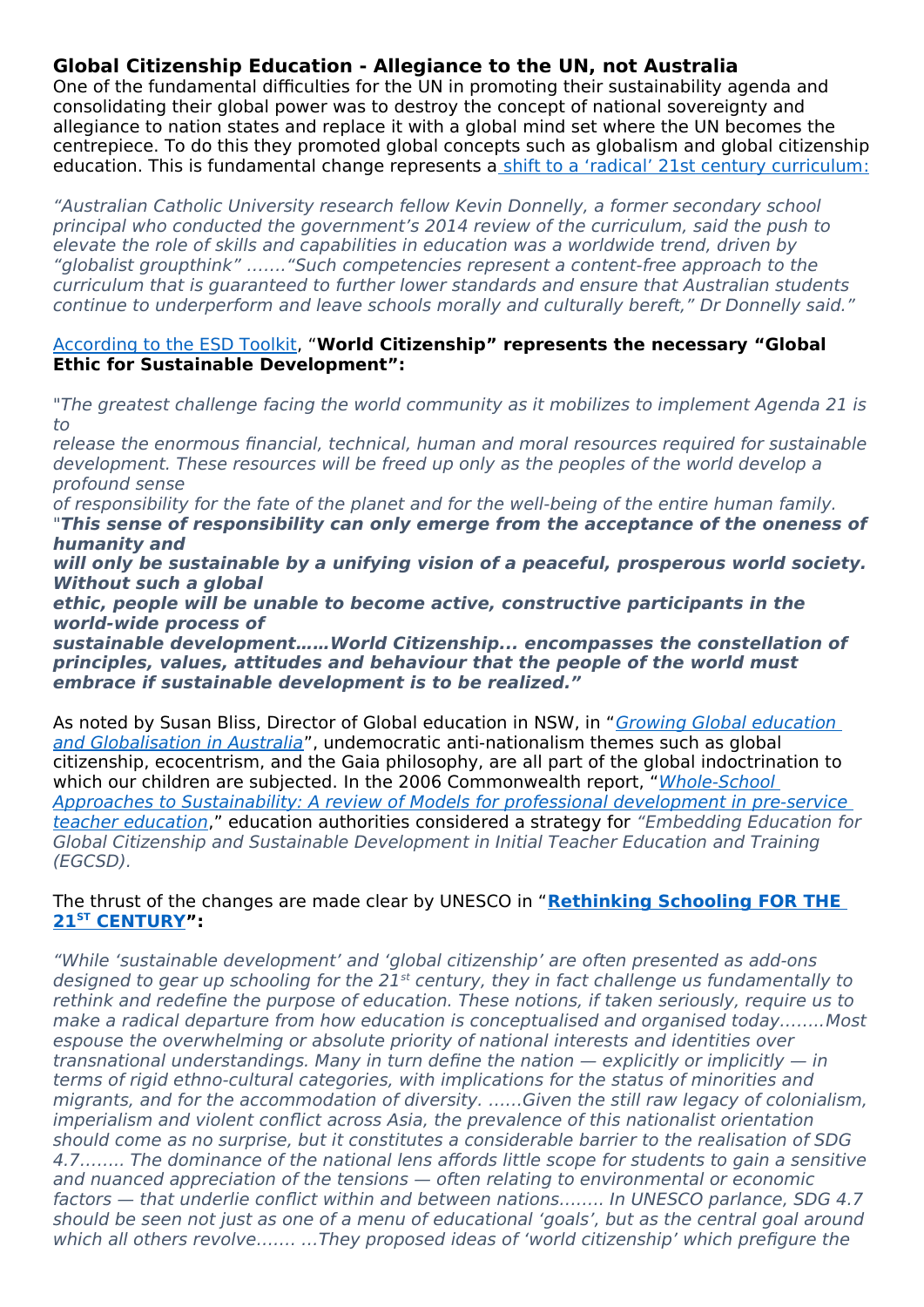'global citizenship' championed today by UNESCO…….. However, SDG 4.7 actually challenges us fundamentally to rethink dominant assumptions about the purposes of schooling"

[According to UN Sustainable Development Goals and Sustainable Schools-WA,](http://det.wa.edu.au/curriculumsupport/sustainableschools/detcms/cms-service/download/asset/?asset_id=19581942) at the behest of the UN, global citizenship education has been thoroughly embedded into the Australian curriculum:

"The Australian Curriculum has developed from its origins in the Melbourne Declaration in such a way as to encompass all the dimensions of Global Citizenship Education and Education for Sustainable Development. The common visions, aims and themes of GCEd and ESD are evident in the Cross Curriculum Priorities and General Capabilities, in particular, as well as in learning area specific knowledge, understandings and skills.."

For instance, [Geography Elective Life Skills Year 10 syllabus](https://educationstandards.nsw.edu.au/wps/wcm/connect/934643af-68ab-441a-a0bc-2209f6fe57b8/sample-unit-geography-elective-stage-5-global-citizenship.docx?MOD=AJPERES&CVID) is "Inspired by UNESCO and their stance on Global Citizenship Education."

 [As Dr Sparrow of Monash University notes](https://web.archive.org/web/20150914231026/http:/profiles.arts.monash.edu.au/rob-sparrow/download/rsparrow-arena-borders.pdf) (Arena Magazine, 66, August-September, 25-31) however, global citizenship means global government:

"Global citizenship means global government. But what language(s) would the affairs of this government be conducted in? Whose values would it promote? Even in a post capitalist world, would we like affairs to be decided at this level? When we think about what it actually involves, a global citizenry and a global government loses much of its appeal. But any retreat from global government acknowledges the need for borders, in some form or other."

**Whether through their commitment to** [UNESCO](http://en.unesco.org/)**,** [ECOSOC](https://www.un.org/ecosoc/en/home)**,** [IPCC](http://www.ipcc.ch/)**,** [UNGA](http://www.un.org/en/ga/)**,** [UNDP](http://www.undp.org/content/undp/en/home.html)**,** [UNCTAD](http://unctad.org/en/Pages/Home.aspx)**,**  [UNCITRAL](http://www.uncitral.org/)**,** [UNEP](http://www.unep.org/)**,** [UNHCR](http://www.unhcr.org/en-au)**,** [OHCHR](http://www.ohchr.org/EN/pages/home.aspx)**,** [UNFCCC](http://unfccc.int/2860.php)**,** [UNSD](https://unstats.un.org/home/)**,** [IAEG](https://unstats.un.org/sdgs/iaeg-sdgs/)**,** [UNDATAREVOLUTION](http://www.undatarevolution.org/)**,** [UNLAW](https://www.un.org/ruleoflaw/)**,** [ILC](http://legal.un.org/ilc/)**,**  [GEF](http://www.gefweb.org/)**,** [ESCAP](http://www.unescap.org/)**,** [UNRC](http://www.regionalcommissions.org/)**,** [CBD](http://www.biodiv.org/)**,** [IACSD](http://www.un.org/esa/sustdev/iacsd.htm)**,** [HLPF](https://sustainabledevelopment.un.org/hlpf)**,** [EarthWatch](http://www.un.org/earthwatch/)**,** [Habitat](https://unhabitat.org/)**,** [UNGlobalCompact](https://www.unglobalcompact.org/)**,**  [UNGlobalPulse,](http://www.unglobalpulse.org/) **or the** [countless other UN agencies](http://www.un.org/en/aboutun/structure/pdfs/UN_System_Chart_30June2015.pdf) **and UN agreements, Australia is firmly committed to funding and supporting the UN global agenda. These agencies, such as UNSTATS,** [are further divided](https://unstats.un.org/unsd/osd.htm) **into various subdivisions. Also, as already noted, Australia has its own UN agencies, such as the** [Australian National Commission](http://dfat.gov.au/international-relations/international-organisations/un/unesco/Pages/australian-national-commission-for-unesco.aspx)  for UNESCO, UNAssociation, AHRC, UN Global Compact, UNWomen, UNYouth, UNAVictoria, and  [UNGlobalCitizenshipSchools.](https://www.unaa.org.au/wp-content/uploads/2015/10/wa-unaa-global-citizenship-schools-flier-v5.pdf)

# **Former Foreign Minister Julie Bishop, Global Citizenship, & Sustainable Development Goal 4.7**

Educating Australian children for 'global citizenship' is one of the [Sustainable Development](https://sustainabledevelopment.un.org/post2015/transformingourworld)  [Goals](https://sustainabledevelopment.un.org/post2015/transformingourworld) signed [by former Foreign Minister Julie Bishop.](https://foreignminister.gov.au/speeches/Pages/2015/jb_sp_150927b.aspx?w=tb1CaGpkPX%2FlS0K%2Bg9ZKEg%3D%3D) [Goal 4.7 states:](http://uis.unesco.org/sites/default/files/documents/gaml4-measurement-strategy-sdg-target4.7.pdf)

**4.7 Education for sustainable development and global citizenship** By 2030, ensure that all learners acquire the knowledge and skills needed to promote sustainable development, including, among others, through education for sustainable development and sustainable lifestyles, human rights, gender equality, promotion of a culture of peace and nonviolence, global citizenship and appreciation of cultural diversity and of culture's contribution to sustainable development

In other words, all Australian school students must not only be educated as global citizens, but also must become sustainability activists for the UN cause. It is indeed odd that Australia has made no official response to this vitally important target, a target considered by UNESCO's [2016 Global Education Monitoring Report](http://unesdoc.unesco.org/images/0024/002457/245752e.pdf) to be fundamental to SDG 4 and the SDGs. [The UN,](http://www.bloomsbury.com/uk/global-citizenship-education-and-the-crises-of-multiculturalism-9781474235983/)  [through UNESCO, Agenda 21, and the 2030 Agenda, has been the driving force behind global](http://www.bloomsbury.com/uk/global-citizenship-education-and-the-crises-of-multiculturalism-9781474235983/)  [citizenship education.](http://www.bloomsbury.com/uk/global-citizenship-education-and-the-crises-of-multiculturalism-9781474235983/) Most recently, the **[UN has fast tracked implementation of Julie](http://www.un.org/apps/news/story.asp?NewsID=55507#.WCdWBclrPSH)  [Bishop's 2030 agenda](http://www.un.org/apps/news/story.asp?NewsID=55507#.WCdWBclrPSH) with [inclusion of the SDGs in the "](http://www.un.org/pga/71/2016/11/08/sdg-implementation-strategy/) school curricula of every  [country in the world](http://www.un.org/pga/71/2016/11/08/sdg-implementation-strategy/) ".**

Former [Foreign Minister Julie Bishop indicated that she was](http://foreignminister.gov.au/speeches/Pages/2015/jb_sp_150926.aspx?w=tb1CaGpkPX%2FlS0K%2Bg9ZKEg%3D%3D) "particularly delighted with the emphasis on learning in the Sustainable Development Goal for Education", and [she](http://www.unesco.org/new/en/gefi/partnerships/gefi-champion-countries/australia/)  [emphasised Australia's commitment to 'global' education and the UN's Global Education First](http://www.unesco.org/new/en/gefi/partnerships/gefi-champion-countries/australia/)  [Initiative:](http://www.unesco.org/new/en/gefi/partnerships/gefi-champion-countries/australia/)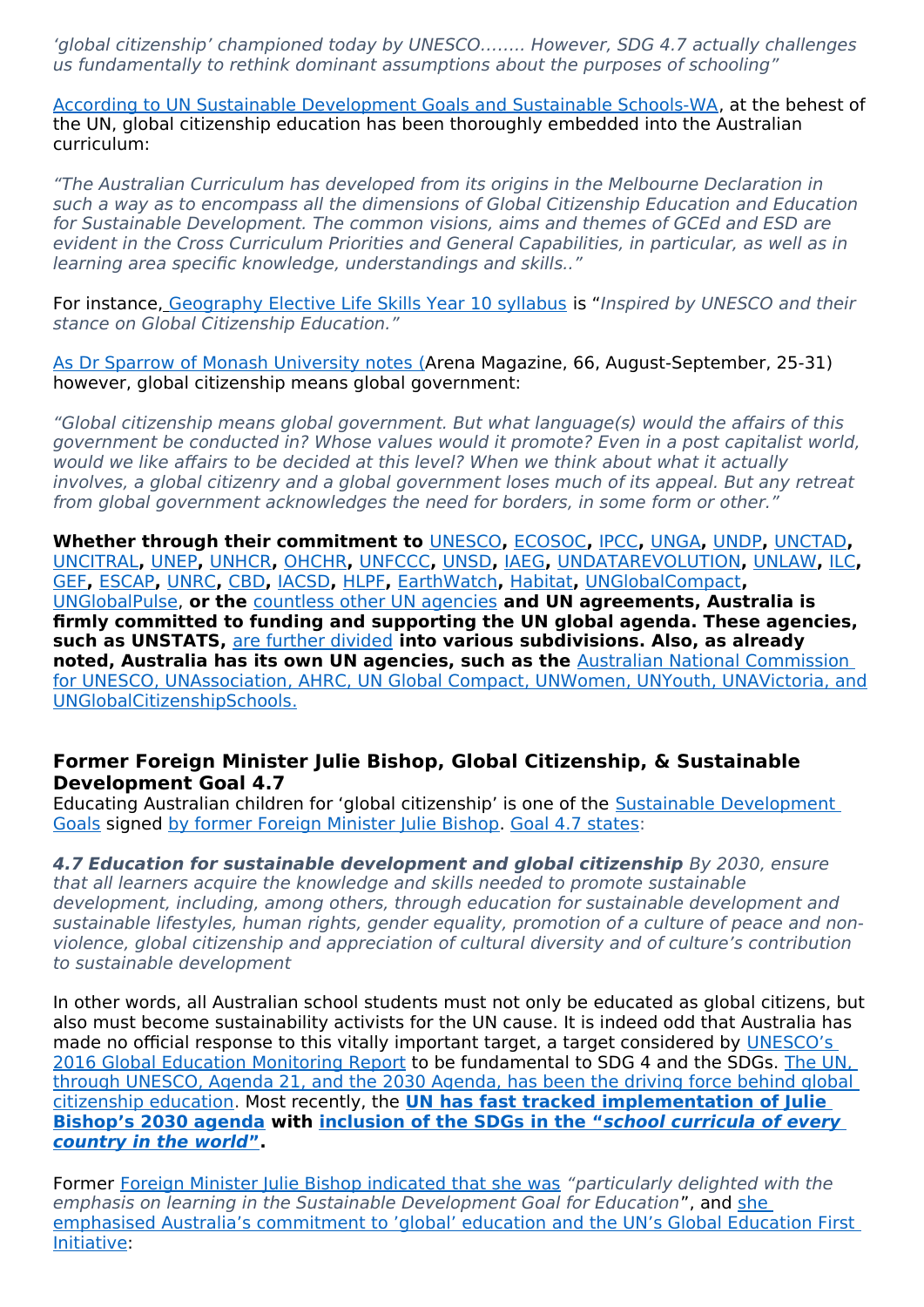"As a champion country for the Global Education First Initiative (GEFI), Australia is committed to increasing access to quality education and strengthening the systems necessary for effective education policy and delivery……..Australia is an active participant in multilateral fora including the Global Partnership for Education, United Nations Educational, Scientific and Cultural Organization (UNESCO), the Organisation for Economic Co-operation and Development (OECD), the Asia-Pacific Economic Cooperation (APEC), the East Asia Summit (EAS) and the Association of Southeast Asian Nations (ASEAN). Participation in dialogue and activities under the auspices of these organisations allows Australia to contribute to the post-2015 development agenda, build deeper understanding of Australia's education system and encourage open, transparent and more effective coordination of regional education systems."

As a result of this campaign "*universities routinely claim to produce graduates who will be* [global citizens](http://www.theaustralian.com.au/higher-education/opinion/more-than-an-overseas-experience-rethinking-global-citizenship-teaching/news-story/d79ab648019813fb9bba2be0f90e210b)", and even "[without a clear definition of good global citizenship](http://www.theaustralian.com.au/higher-education/opinion/more-than-an-overseas-experience-rethinking-global-citizenship-teaching/news-story/d79ab648019813fb9bba2be0f90e210b)", universities offer "[certificates in global citizenship](http://www.uow.edu.au/handbook/yr2016/pg/H16008076.html)".

 According to the UNESCO report, " [Education 2030, Incheon Declaration](http://unesdoc.unesco.org/images/0024/002456/245656E.pdf) and Framework for Action", 'robust' monitoring will be needed to ensure compliance:

"99. Global monitoring is integral to international and regional efforts to strengthen analysis and knowledge management. In line with the UN Secretary-General's recommendation, more efforts will be made to harmonize reporting on the SDGs with reporting to the various human rights treaty bodies that relate to education. These official national reports, often reflecting contributions by civil society, offer important insights into the status of the right to education……

101. The EFA Global Monitoring Report will be continued in the form of the Global Education Monitoring (GEM) Report. It will be prepared by an independent team and hosted and published by UNESCO. The Director of the team is appointed by the Director-General of UNESCO. Attention will be paid to geographical balance in its Advisory Board. The GEM Report will be the mechanism for monitoring and reporting on SDG 4 and on education in the other SDGs, with due regard to the global mechanism to be established to monitor and review the implementation of the 2030 Agenda for Sustainable Development. It will also report on the implementation of national and international strategies to help hold all relevant partners to account for their commitments as part of the overall SDG follow-up and review….. 102. The collection, analysis and use of data will be further strengthened by encouraging a 'data revolution' based on recommendations of the UN Secretary-General's Independent Expert Advisory Group on a Data Revolution for Sustainable Development."

Strange, the Australian government avoids any public discussion of global citizenship education, compliance, or the [UNs required 'data revolution'.](http://www.undatarevolution.org/) What are the reasons for, and the implications of, the Australian government's drive to comply with UN requirements to educate Australian children as 'global citizens'? Why is the government so resolute in its determination to avoid granting the people a democratic vote on these issues?

#### **So how will the UN check compliance with SDG 4.7 signed by Julie Bishop?**

**[According to UNESCO,](http://www.unesco.org/new/en/media-services/single-view/news/unesco_1974_recommendation_used_to_measure_progress_towards/) compliance with SDG 4.7 will be assessed by compliance with the requirements of UNESCOs 1974** "**[Recommendation concerning Education for](http://portal.unesco.org/en/ev.php-URL_ID=13088&URL_DO=DO_TOPIC&URL_SECTION=201.html)  [International Understanding, Co-operation and Peace and Education relating to](http://portal.unesco.org/en/ev.php-URL_ID=13088&URL_DO=DO_TOPIC&URL_SECTION=201.html)  [Human Rights and Fundamental Freedoms](http://portal.unesco.org/en/ev.php-URL_ID=13088&URL_DO=DO_TOPIC&URL_SECTION=201.html)."**

Some of the requirements of UNESCO's 1974 recommendation include:

#### **Must obey the UN**

3. "Education should be infused with the aims and purposes set forth in the Charter of the United Nations, the Constitution of UNESCO and the Universal Declaration of Human Rights, particularly Article 26, paragraph 2, of the last-named, which states: `Education shall be directed to the full development of the human personality and to the strengthening of respect for human rights and fundamental freedoms. It shall promote understanding, tolerance and friendship among all nations, racial or religious groups, and shall further the activities of the United Nations for the maintenance of peace."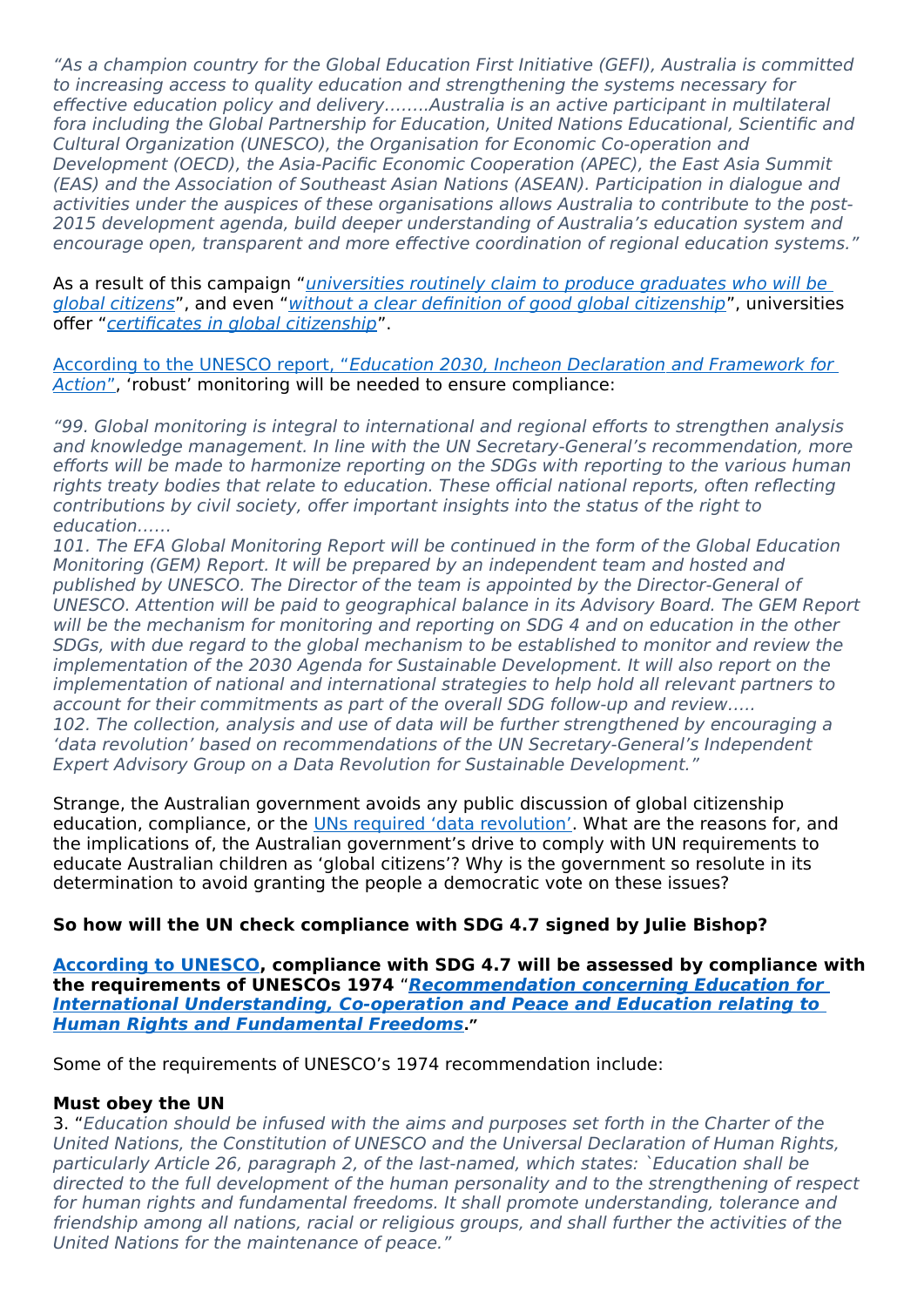#### **Education based upon global perspective & global interdependence – NOT based upon independence & nationalism**

4. "In order to enable every person to contribute actively to the fulfillment-of the aims referred to in paragraph 3, and promote international solidarity and co-operation, which are necessary in solving the world problems affecting the individuals' and communities' life and exercise of fundamental rights and freedoms, the following objectives should be regarded as major guiding principles of educational policy:

(a) An international dimension and a global perspective in education at all levels and in all its forms;

(b) Understanding and respect for all peoples, their cultures, civilizations, values and ways of life, including domestic ethnic cultures and cultures of other nations;

(c) Awareness of the increasing global interdependence between peoples and nations;"

#### **Each country must follow UN policies.**

7. "Each Member State should formulate and apply national policies aimed at increasing the efficacy of education in all its forms and strengthening its contribution to international understanding and co-operation, to the maintenance and development of a just peace, to the establishment of social justice, to respect for and application of human rights and fundamental freedoms, and to the eradication of the prejudices, misconceptions, inequalities and all forms of injustice which hinder the achievement of these aims."

#### **All countries must ensure UN principles are embedded in every child**

11. "Member States should take steps to ensure that the principles of the Universal Declaration of Human Rights and of the International Convention on the Elimination of All Forms of Racial Discrimination become an integral part of the developing personality of each child, adolescent, young person or adult by applying these principles in the daily conduct of education at each level and in all its forms, thus enabling each individual to contribute personally to the regeneration and extension of education in the direction indicated."

#### **All countries required to ensure these recommendations are also applied to preschool children & their parents**

24."As pre-school education develops, Member States should encourage in it activities which correspond to the purposes of the recommendation because fundamental attitudes, such as, for example, attitudes on race, are often formed in the pre-school years. In this respect, the attitude of parents should be deemed to be an essential factor for the education of children, and the adult education referred to in paragraph 30 should pay special attention to the preparation of parents for their role in pre-school education. The first school should be designed and organized as a social environment having its own character and value, in which various situations, including games, will enable children to become aware of their rights, to assert themselves freely while accepting their responsibilities, and to improve and extend through direct experience their sense of belonging to larger and larger communities-the family, the school, then the local, national and world communities."

#### **All countries to ensure educational materials are censored & free of any material which is counter to these recommendations.**

39. "Member States should promote appropriate measures to ensure that educational aids, especially textbooks, are free from elements liable to give rise to misunderstanding, mistrust, racialist reactions, contempt or hatred with regard to other groups or peoples. Materials should provide a broad background of knowledge, which will help learners to evaluate information and ideas disseminated through the mass media that seem to run counter to the aims of this recommendation."

#### For the purpose of these recommendations, UNESCO defines the term 'education':

"The word `education' implies the entire process of social life by means of which individuals and social groups learn to develop consciously within, and for the benefit of, the national and international communities, the whole of theirs personal capacities, attitudes, aptitudes and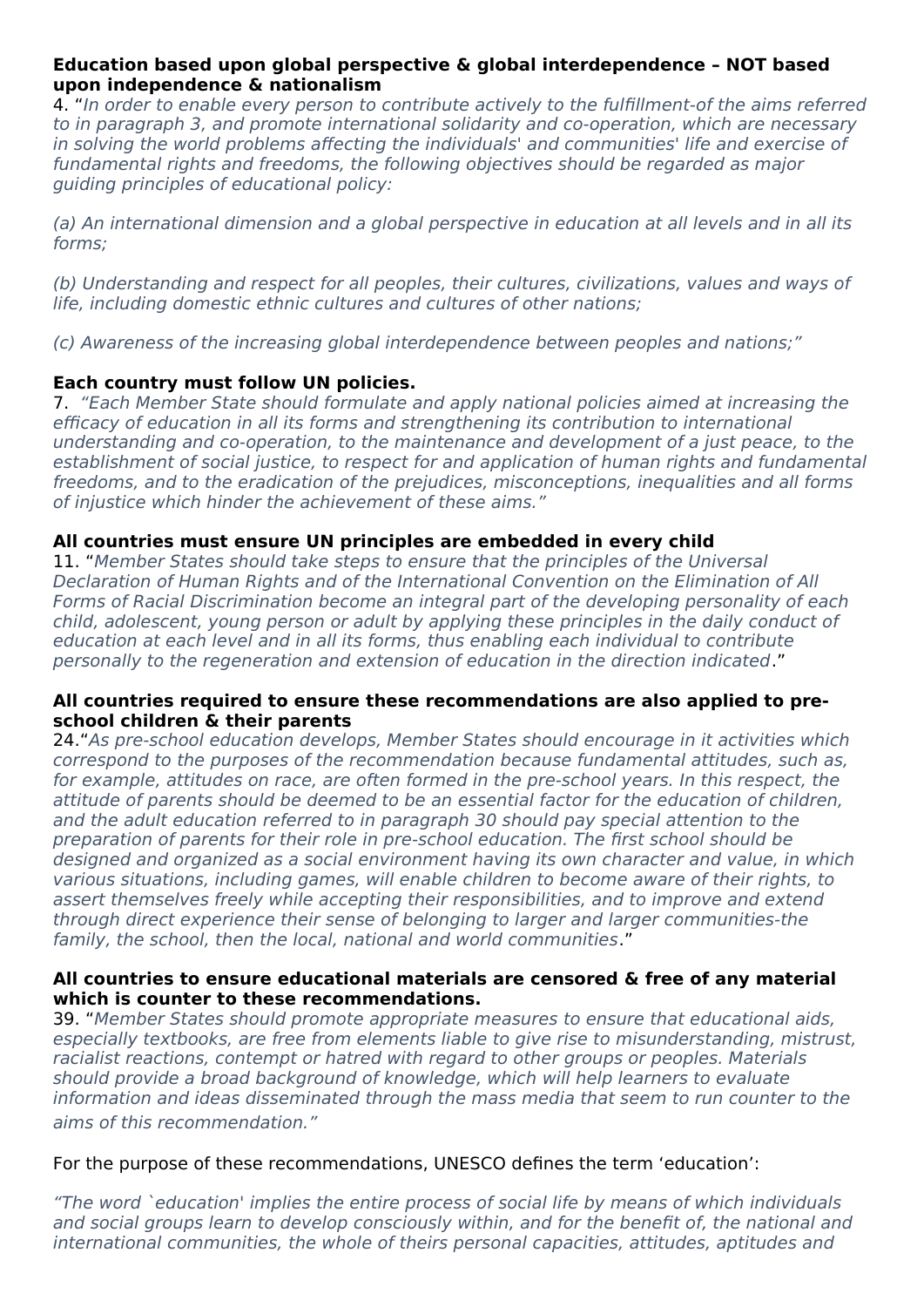#### knowledge. This process is ~not limited to any specific activities."

Australia's need to comply with these requirements may well have been signed by former Foreign Minister Bishop, but deception, surrender to the dictates of the UN, and refusal to grant Australians a democratic vote on foreign interference, are [most definitely counter to](https://www.fpwhitepaper.gov.au/sites/default/files/submission/170124-100-graham-williamson.pdf)  [Australian interests.](https://www.fpwhitepaper.gov.au/sites/default/files/submission/170124-100-graham-williamson.pdf)

#### **Deliberate Globalised Deception, & Avoidance of Democratic Scrutiny of, So Called 'Non-Binding' Agreements**

It also must be stressed most emphatically, that although the UN and Australian politicians deceptively state that there is no requirement to comply with the provisions of so called 'nonbinding' international agreements, such as Agenda 21 and the 2030 Agenda, **these claims are made [with the full knowledge and expectation \(as backed by precedents\) that](http://theclimatescepticsparty.blogspot.com/2019/01/subversion-of-democracy-by-persistent.html)  [vital provisions of these agreements will indeed become binding eventually](http://theclimatescepticsparty.blogspot.com/2019/01/subversion-of-democracy-by-persistent.html)**. In fact, such agreements **[commonly contain provisions which require them to be enforced by](http://theclimatescepticsparty.blogspot.com/2019/01/subversion-of-democracy-by-persistent.html)  [inclusion in domestic legislation](http://theclimatescepticsparty.blogspot.com/2019/01/subversion-of-democracy-by-persistent.html) around the world so that people can be penalised or gaoled for failing to comply with the dictates of the UN.**

#### **But what is global citizenship & who grants it?**

The concept of global citizenship is of course opposed to the concept of national citizenship. The global citizen is an undemocratic artificial illegitimate construct of globalisation. The global citizen is NOT one who places his own country, and its democratic structures, ahead of global interests.

#### **Put simply, [as Ban Ki-Moon points out,](https://bankimooncentre.org/mission) a global citizen sees himself or herself primarily as a member of the 'human race', NOT as a citizen of a country.**

The global citizen clearly has a global perspective and believes in collectivism, universal values, and sustainable development (constituting a never-ending process, sustainable development has no precise definition). Unlike national citizenship, global citizenship is a flexible rubbery self-applied term with no official responsibilities or entitlement. It is a feelgood term to be utilised when considered desirable.

In the modern era, when global 'problem solvers' such as the UN want more power, everyone must be re-educated or indoctrinated with the new global paradigm. Highlighted 'new' problems are global we are told, and the only solution is to transfer money, resources, and power, to the UN. This type of indoctrination is commonly referred to as global citizenship  [education \(GCE\).](https://web.archive.org/web/20160405123439/http:/en.unesco.org/gced)

[According to Lagos,](https://depts.washington.edu/gcp/pdf/globalcitizenship.pdf) the title of being a global citizen seems to have "spontaneously erupted" as citizens or "activists" bestow this title upon themselves:

**"While various types of global citizens exist, a common thread to their emergence is their base in grassroots activism**. We may identify different types of global citizens, yet many of these categories are best summarized by their emergence despite a lack of any global governing body. It is as if they have spontaneously erupted of their own volition…….. **Any rights and obligations accorded to the global citizen come from the citizens themselves, growing public favor for "universal rights," the rise of people migrating around the world, and an increasing tendency to standardize citizenship**."

Global citizens, being 'stateless' and having abandoned their own country of origin, seem to exist in a vacuum where national democratic values cease to exist. As Jakub Grygiel points out in an article entitled ["There's no such thing as a global citizen"](http://www.washingtonpost.com/opinions/theres-no-such-thing-as-a-global-citizen/2013/12/06/2924cae6-5d0a-11e3-bc56-c6ca94801fac_story.html), "a global citizen is like the Himalayan Yeti: a figment of the imaginations of a few, not a living member of the political fauna of the world":

"The call for global solutions to global problems has become a familiar refrain: If only we could see past our petty national interests, we could come together to solve everything from climate change to poverty to terrorism……..But the global citizen is like the Himalayan Yeti: a figment of the imaginations of a few, not a living member of the political fauna of the world. And it isn't something we should try to create…….I worry, however, that we are giving up on the goal of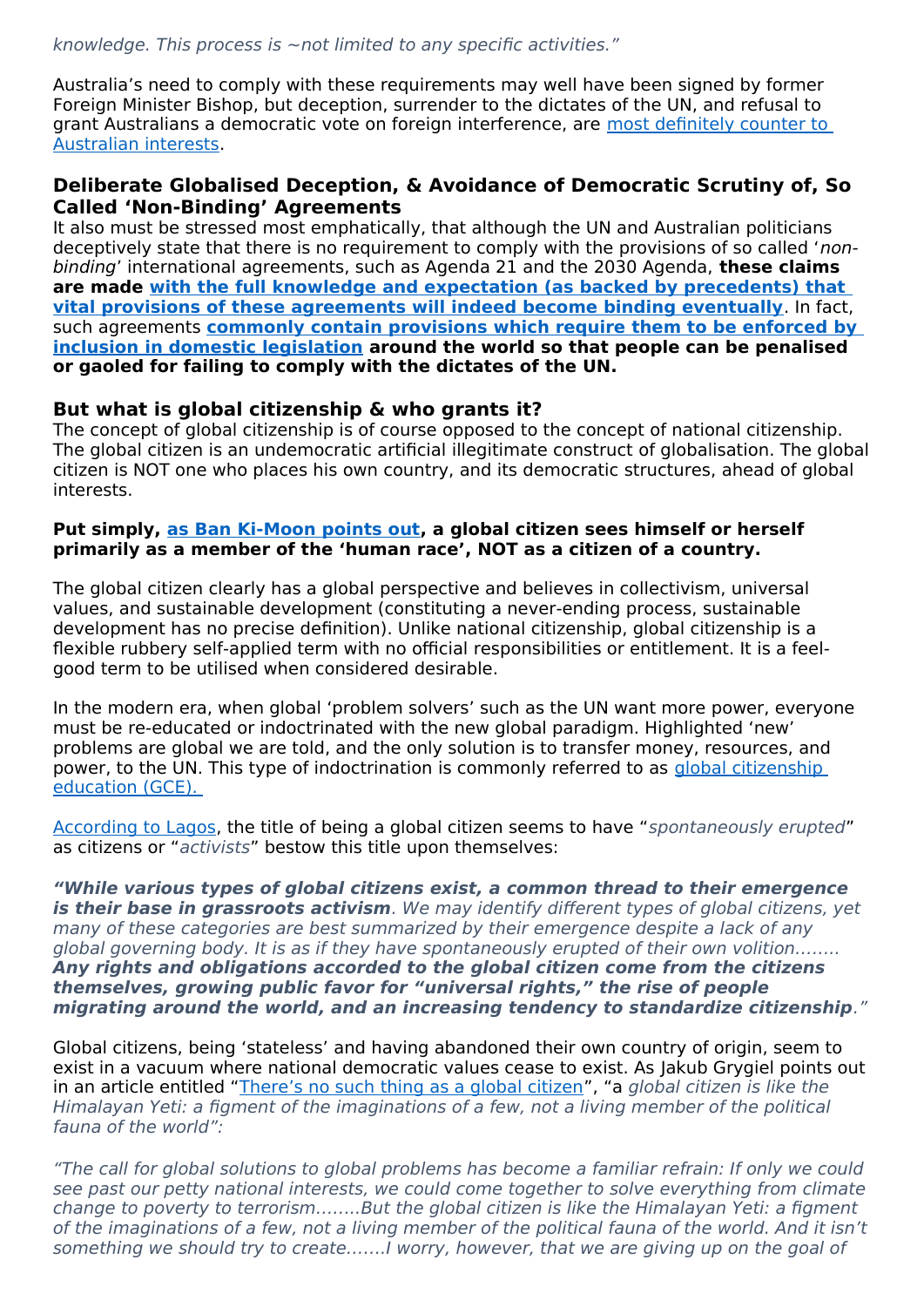incubating policymakers with a clear sense of national identity and a powerful belief in the necessity and right to protect national interests……..The task of forming reasoning patriots seems to be increasingly ceded to military academies and war colleges, while civilian universities seek to churn out global citizens…..The most immediate risk is that we will face a homogenous and bland educational landscape. Students will have a hard time learning the French or the American perspective on the world, as these will be swapped for whatever the global vision is. So much for intellectual diversity.

More important, if we train elites to be imbued with higher esteem for the abstraction of a global community than for the reality of the particular group in which they live, we deprive our nation of the ability to defend its interests and maintain its well-being. After all, implicit in the argument for global citizenship is the idea that the pursuit of national interests is dangerous because the solitary actions of individual states undermine the possibility of solving global problems……..A global community or citizenry cannot exist, because to love everyone and everything is to love nobody and nothing. Elevating an abstract "global" sweeps away the differences that make, say, the Italian polity and citizenry different from the American ones. When everything is subsumed into a uniform global political mould — a deeply unnatural and ultimately inhuman undertaking — there is nobody in particular to love and for whom to act. The fundamental driver and measure of our actions is destroyed."

Global citizenship is so important to the UN that it "*must be placed at the centre of education* [systems](http://www.thenewamerican.com/culture/education/item/20038-schooling-for-world-gov-t-unesco-s-global-citizenship-education-forum-kicks-off-2015-agenda)" and central to the UN's [Framework for Action on Education post-2015](https://web.archive.org/web/20150501140202/http:/en.unesco.org/world-education-forum-2015/post-2015/education-post-2015-process) and the UN Secretary-General's [Global Education First Initiative.](http://www.globaleducationfirst.org/) According to William Jasper, UNESCO's Global Citizenship Education Forum is simply "[Schooling for World Government](http://www.thenewamerican.com/culture/education/item/20038-schooling-for-world-gov-t-unesco-s-global-citizenship-education-forum-kicks-off-2015-agenda)." UNESCO has [long been the driving force behind global citizenship education](http://en.unesco.org/gced/approach) and now is behind the drive to monitor the implementation of SDG 4.7, signed by former Foreign Minister Bishop, through 2 guiding documents, [Education 2030, Incheon Declaration and Framework for Action,](http://unesdoc.unesco.org/images/0024/002456/245656E.pdf) and the  [2016 Global Education Monitoring Report \(GEM\).](http://unesdoc.unesco.org/images/0024/002457/245752e.pdf).

#### **The Anti-Australian, Anti-Democratic Values Needed to Create Good 'Global Citizens'**

The UN's [Global Education First Initiative \(GEFI\)](http://www.unesco.org/new/en/gefi/home/) endorsed by [Foreign Minister Bishop](http://www.unesco.org/new/en/gefi/partnerships/gefi-champion-countries/australia/) and the Australian government, **"**[has established education as a means to 'foster global citizenship'](http://unesdoc.unesco.org/images/0022/002277/227729e.pdf)**." In fact,** [Australia is one of GEFI's 16 "champion countries"](https://web.archive.org/web/20170308171119/http:/www.unesco.org/new/en/gefi/partnerships/gefi-champion-countries/)**. However, In order to achieve acceptance of the concept of global citizenship it is the attitudes and values of our children which must be politically changed. According to** [UNESCO's 2016 Global](http://unesdoc.unesco.org/images/0024/002457/245752e.pdf)  [Education Monitoring Report](http://unesdoc.unesco.org/images/0024/002457/245752e.pdf)**:**

**"While target 4.7 does not explicitly say as much, the development of the right attitudes is an important dimension of global citizenship education** (GCED) and education for sustainable development (ESD)."

#### **It seems the attitudes of our elected representatives have already changed, but now the people, especially our children, need to be re-educated. The** [UN has even](https://sustainabledevelopment.un.org/partnership/?p=9551)  [developed a "Sustainability Literary Test" \(SULITEST\)](https://sustainabledevelopment.un.org/partnership/?p=9551)**.**

 [According to UNESCO the values and attitudes required of global citizens include:](http://unesdoc.unesco.org/images/0022/002277/227729e.pdf) "a deep knowledge of global issues and universal values such as justice, equality, dignity and respect" and **"**behavioural capacities to act collaboratively and responsibly to find global solutions for global challenges, and to strive for the collective good."

Given the fact that [there are no suitable global governance institutions which may grant global](https://web.archive.org/web/20150212015524/http:/www.kosmosjournal.org/article/what-does-it-mean-to-be-a-global-citizen/) [citizenship,](https://web.archive.org/web/20150212015524/http:/www.kosmosjournal.org/article/what-does-it-mean-to-be-a-global-citizen/) and none are proposed, the discussion about global citizenship represents a destructive global anti-democratic anti-nationalist movement rather than a movement for positive change. [As Michael Muetzelfeldt & Gary Smith point out,](http://www.tandfonline.com/doi/abs/10.1080/13621020220118759?journalCode=ccst20) "to analyse global civil society and global citizenship it is necessary to focus on global governance." [John Mathiason further explores this matter,](http://www.un.org/esa/socdev/egms/docs/2012/WorldCitizenship.pdf) emphasising the lack of discussion concerning the nature of the relationship between the institutions of global governance and their subjects, the global citizens they seek to create and control:

"Democracy requires two things: a system for providing people with a voice in the making of decisions that affect them and a mechanism for holding representatives accountable to those whom they represent." To this can be added a third, Democracy requires citizens who are able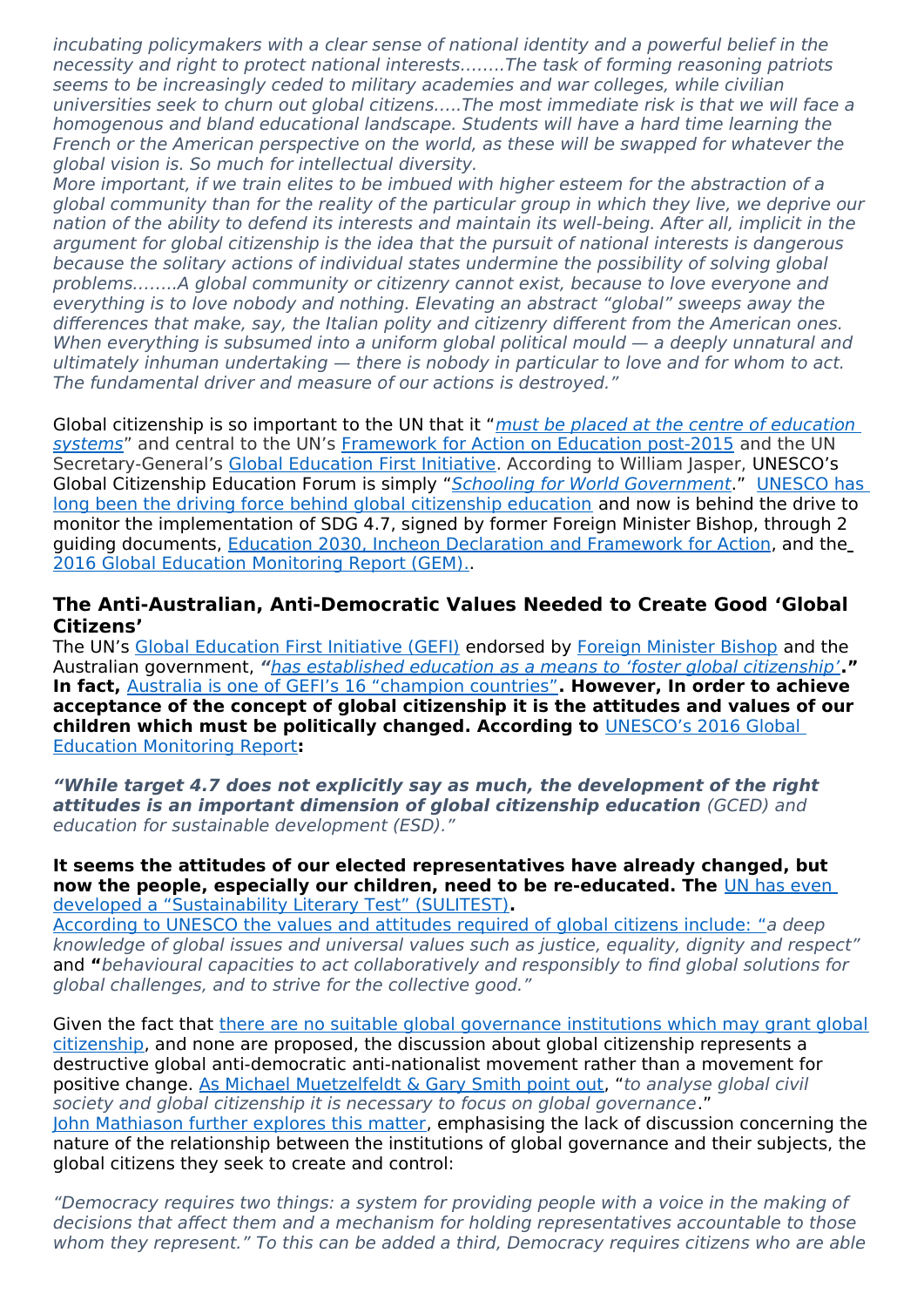to exercise their voice and hold their representatives accountable. This implies world citizenship. But what does this mean?..... Perhaps the greatest defect is that the discourse on global governance does not focus on the relationship between the individual and the new suprastate machinery in the terms that define citizenship….If one considers oneself a citizen of something, one has to believe that one can influence decisions and one has to accept to abide by them. The Nation-state has provided that locus of citizenship, successfully when individuals believe that through their vote or their voice they help make political decisions and reciprocate by their behavior in paying taxes, doing public service and obeying the law………. While schools in a number of countries, under the rubric of sustainability education, are beginning to introduce concepts like global climate and environment in the curriculum, nowhere is there a curriculum to discuss the new roles of the international public sector in this. The concepts behind world civic competence are not explicit and, as such, are not taught."

#### [Robert Kuttner](https://web.archive.org/web/20150404191839/http:/www.demos.org/publication/global-governance-capital-challenge-democracy) also draws attention to the unsurmountable obstacles preventing a true global democracy:

"In general, global institutions of governance tend to be less penetrable by citizens than domestic democratic institutions, for several interlocking reasons. There is no global state, hence no global democracy. ……. As a general rule, in the absence of true global government or global democratic citizenship, the shift to global governance tends to advantage elites at the expense of democratic accountability to citizens. ………Converting even public institutions of global governance into bodies of democratic accountability comparable to the democratic institutions of nation states is immensely difficult and may be structurally impossible absent a drastically different set of policy goals on the part of the national governments that are the architects and prime constituents of global governing bodies."

# **Dumbing Down the Children & Reorienting Education in Support of the UNs Global Agenda**

The [Education for Sustainable Development Toolkit](http://www.esdtoolkit.org/esd_toolkit_v2.pdf) emphasises 5 telling points:

- 1. "Unlike most education movements, ESD was **initiated by people outside of the education community**. In fact, one major push for ESD came from international political and economic forums (e.g., United Nations, Organization for Economic Cooperation and Development, Organization of American States)"
- 2. "Generally, **more highly educated people, who have higher incomes, consume more resources than poorly educated people, who tend to have lower incomes. In this case, more education increases the threat to sustainability**"
- 3. **"Simply adding more to the curriculum will not be feasible in most schools; they already have a full curriculum. Deciding what to leave out - what does not contribute to sustainability or is obsolete - is an integral part of the reorienting process…..** The challenge for communities in the process of creating ESD curriculums will be to select knowledge that will support their sustainability goals. An accompanying challenge will be to let go of those topics that have been successfully taught for years but are no longer relevant."
- 4. "it is also evident that simply increasing basic literacy, as it is currently taught in most countries, will not support a sustainable society….. if communities and nations hope to identify sustainability goals and work toward them, they must focus on skills, values, and perspectives that encourage and support public participation and community decision making."
- 5. "Reorienting education to address sustainability is a huge project. It will require activity on the national, regional, state/provincial, and local levels. It will probably involve a long list of government officials, legislators, administrators, teachers, unions, and non-profit organizations."

#### **[As the Toolkit notes,](http://www.esdtoolkit.org/esd_toolkit_v2.pdf) the curriculum needed "weeding" to remove 'unnecessary' educational content and replace it with the dictates of the UN. To cite the Toolkit directly:**

"Reduce the number of units in the current curriculum to make room for education for sustainability.

# **Weeding the Curriculum**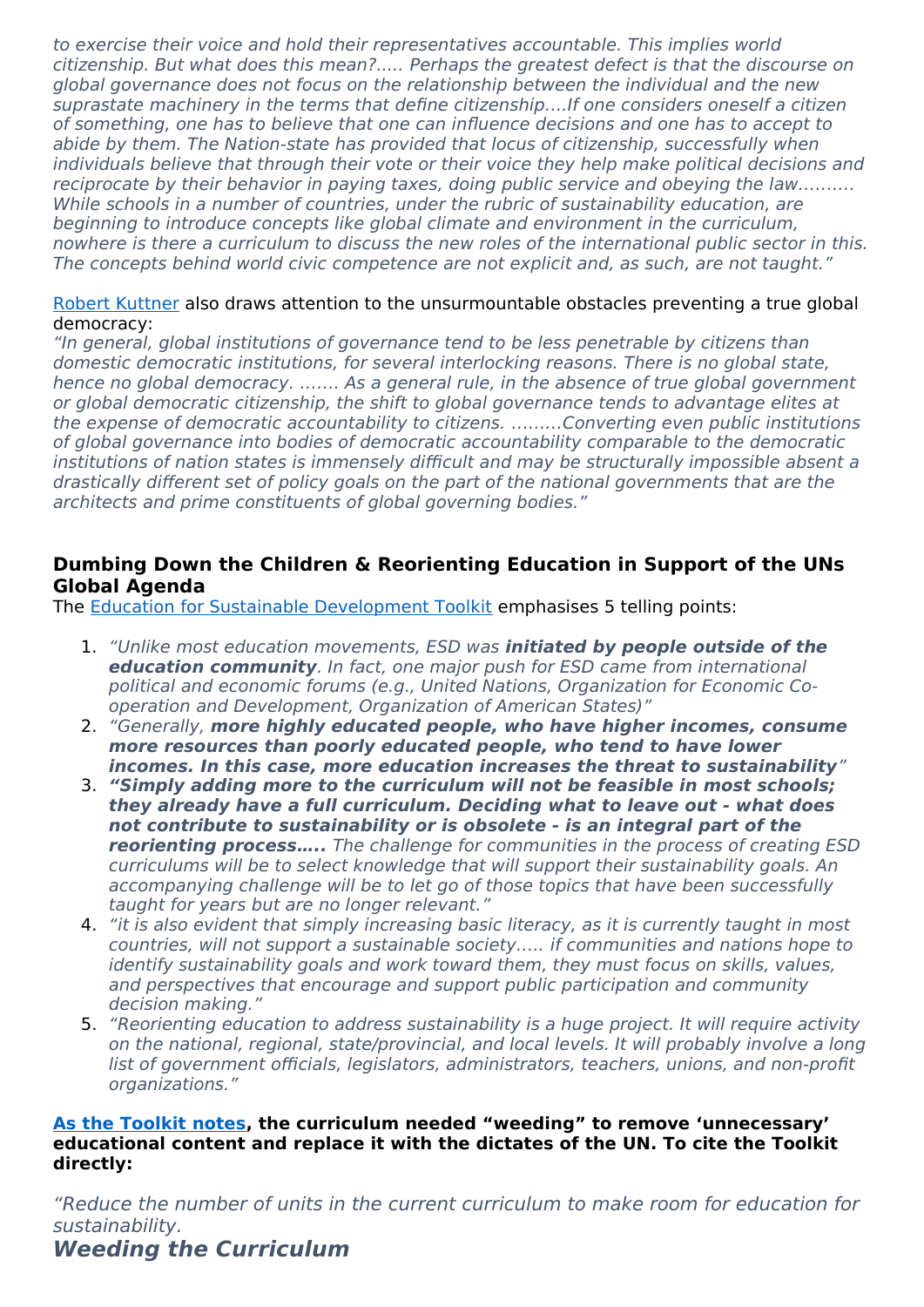#### **Purpose:**

To evaluate each unit in the current curriculum for relevance to daily life and community sustainability goals.

### **Comments:**

This exercise is most effective if community sustainability goals have been defined. If your community does not have sustainability goals, omit the shaded portions of the worksheet. Exercises facilitating the development of community sustainability goals include Envisioning a Sustainable Future and Creating Community Sustainability Goals: Deciding What is Important, found elsewhere in this Toolkit

#### . **Group size:** 3 or more participants.

**Time Needed:** 2 to 3 hours, depending on the number of units to be reviewed. **Materials:**

- Copies of unit descriptions, including a list of concepts found in the curriculum, one per participant
- Copies of your community's list of sustainability goals, one per participant.
- Copies of the Curriculum Evaluation worksheet.

# **Preparation:**

In the spaces provided on the Curriculum Evaluation worksheet, write the unit titles. Use as many sheets as necessary . Make photocopies to distribute to participants.

#### **Directions:**

1. Distribute worksheets, unit descriptions, and community sustainability goal lists to your participants.

2. Ask your participants to read the first unit description and determine how often they use such concepts in daily life. Ask participants to assign a value to the unit, following the directions given on the worksheet. Explain that if a participant uses x, he/she must explain this choice in the area provided.

3. Ask participants to evaluate whether or not the unit reinforces one or more community sustainability goals.

4. Repeat Steps 2 and 3 for each unit under consideration.

5. Collect the worksheets and give your participants a 30-minute break while you tabulate the data.

6. Calculate the average score for each unit. If a unit received any xs, tally the number of xs and subtract this number from your total number of participants. Use this new number to calculate the average. Be sure to note the number of xs next to the score. (Examples of average scores include 1.75xxxx and 3x.)

7. While your participants are on break, list the units on the chalkboard in descending order by average score received, ranking scores with x higher than scores without (e.g., 3x is ranked higher than 3, which is ranked higher than 2x.)

8. Invite your participants to return; redistribute the worksheets.

9. Examine the rankings list on the chalkboard. As a group, determine the threshold above which units will be kept and below which units will no longer be taught.

10. Discuss each unit falling below the threshold as it pertains to your community's sustainability goals. If the group determines that a unit reinforces these goals, we recommend it be kept. If the group determines that a unit does not reinforce these goals, we recommend it be reserved for later discussion of ways it might be enhanced to reinforce the goals of your community. If a unit is determined to run counter to your community's sustainability goals, we recommend it be dropped from the curriculum."

#### **And the students needed to be introduced to the UN's concept of sustainability with a lesson entitled, ["Drain or Sustain?"](http://www.esdtoolkit.org/esd_toolkit_v2.pdf)**

# **This hands-on exercise puts participants in the middle of an easy-tounderstand sustainability dilemma.**

# **Drain or Sustain?**

**Purpose:** To introduce participants to the concept of sustainable development. **Comments:** For a closer examination of the concept of sustainable development, see also the exercises Seeing Your Community Through a Sustainability Lens and S.E.E. the Links, found elsewhere in this Toolkit.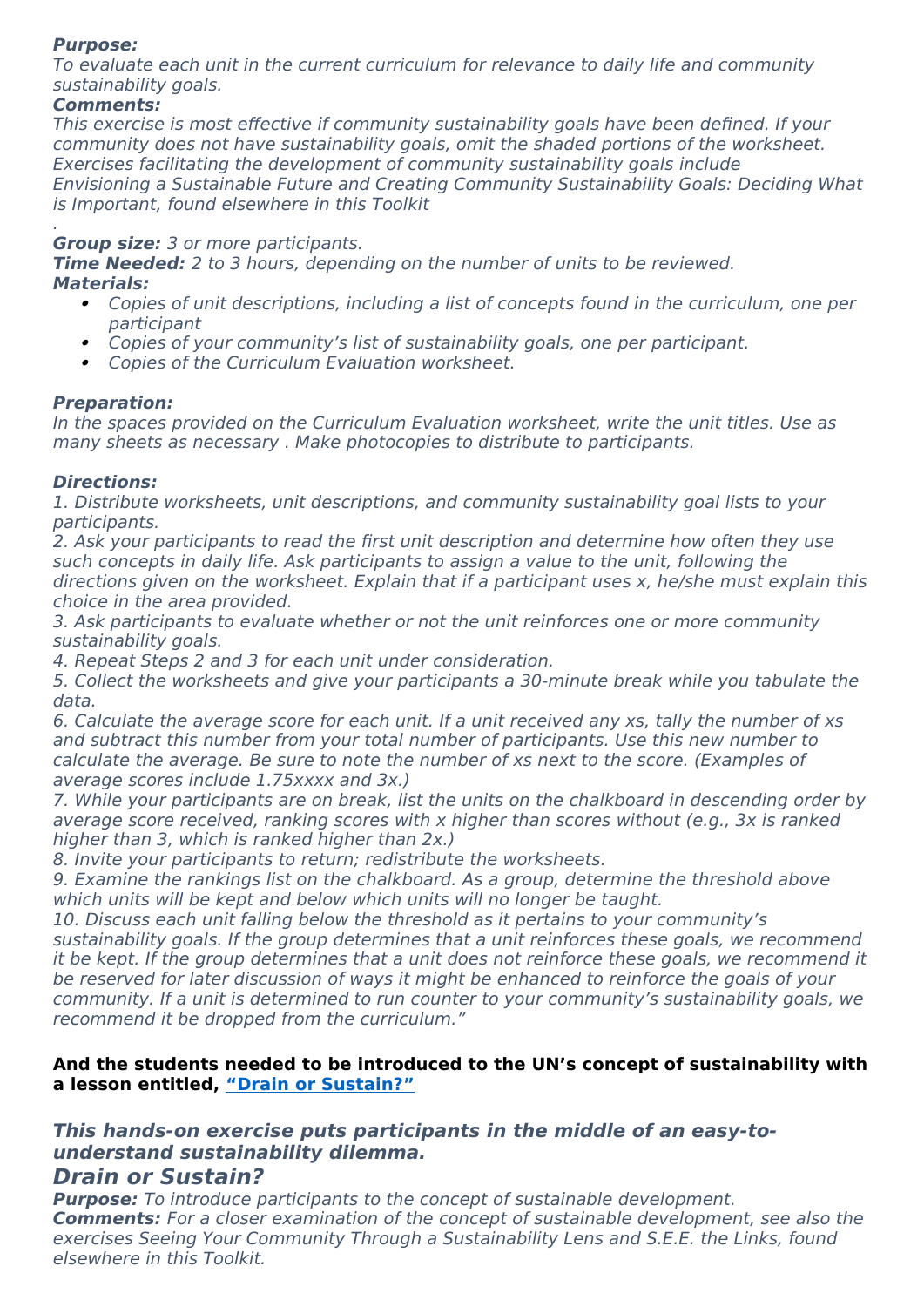#### **Group size:** 4 to 36 participants. **Time Needed:** 30 minutes.

# **Materials:**

- A large number of small pebbles.
- Paper and pencils for keeping score.
- Extension: A chalkboard and chalk.

#### **Directions:**

- 1. Divide the group into communities of four.
- 2. Place 16 pebbles in a communal pile for each community.
- 3. Explain the rules of the game:
	- The pebble pile represents a valuable renewable resource. The resource is replenished after each round of play.
	- Each community member may take freely from the resource pile each round.
	- Each community member must take at least one pebble in each round to survive.

4. One person in each community must record the number of pieces taken by each community member in each round.

5. After each round, count how many pebbles each community has remaining in the pile, and add an equivalent number of pebbles to the pile.

6. Play three or four rounds, pausing after each round to find out if any community members did not survive.

7. Play one final round, then have community members share what happened in their communities:

- In which communities did everyone survive?
- . Which community had the most pebbles in the resource pile at the end of the game?
- Which communities are confident they will always have enough pebbles for everyone as long as the pile is renewed? How did these communities arrive at that point? What strategies were used
- Was there a leader in these communities? If so, why did the community listen to that person?
- Could these communities have reached "pebble sustainability" without communication?
- 8. Compare per capita pebble ownership around the room.
	- Out of the whole room, who had amassed the most pebbles? How did he or she accomplish this?
	- Did this keep others from surviving?
	- Where do we see this type of greed in the real world?
- 9. Start a discussion of the following:
	- What information is necessary to know how to manage a resource sustainably (e.g., community size, resource renewal rate, environmental carrying capacity, etc.)?
	- What is needed to actually put information into practice (e.g., leadership,communication, trust, legislation, understanding of consequences, examples of failure, etc.)?

#### **Extension:**

10. Propose that all communities are taking pebbles from one communal pile. Some communities are at war with one another, and some are unaware of the others.

- Would the pebbles still need management? How would these factors affect the management of the pebbles?
- Would these situations change how community members felt about adhering to their sustainable usage?
- How might global pebble usage be managed? Write suggestions on the chalkboard.

11. Now explain that this scenario represents the current state of our common resource, the atmosphere. Automobile and factory carbon dioxide emissions are heating up the atmosphere, causing the "greenhouse effect" and changing the ecology of the planet. Each pebble taken represents one "share" of carbon dioxide emissions generated by that person.